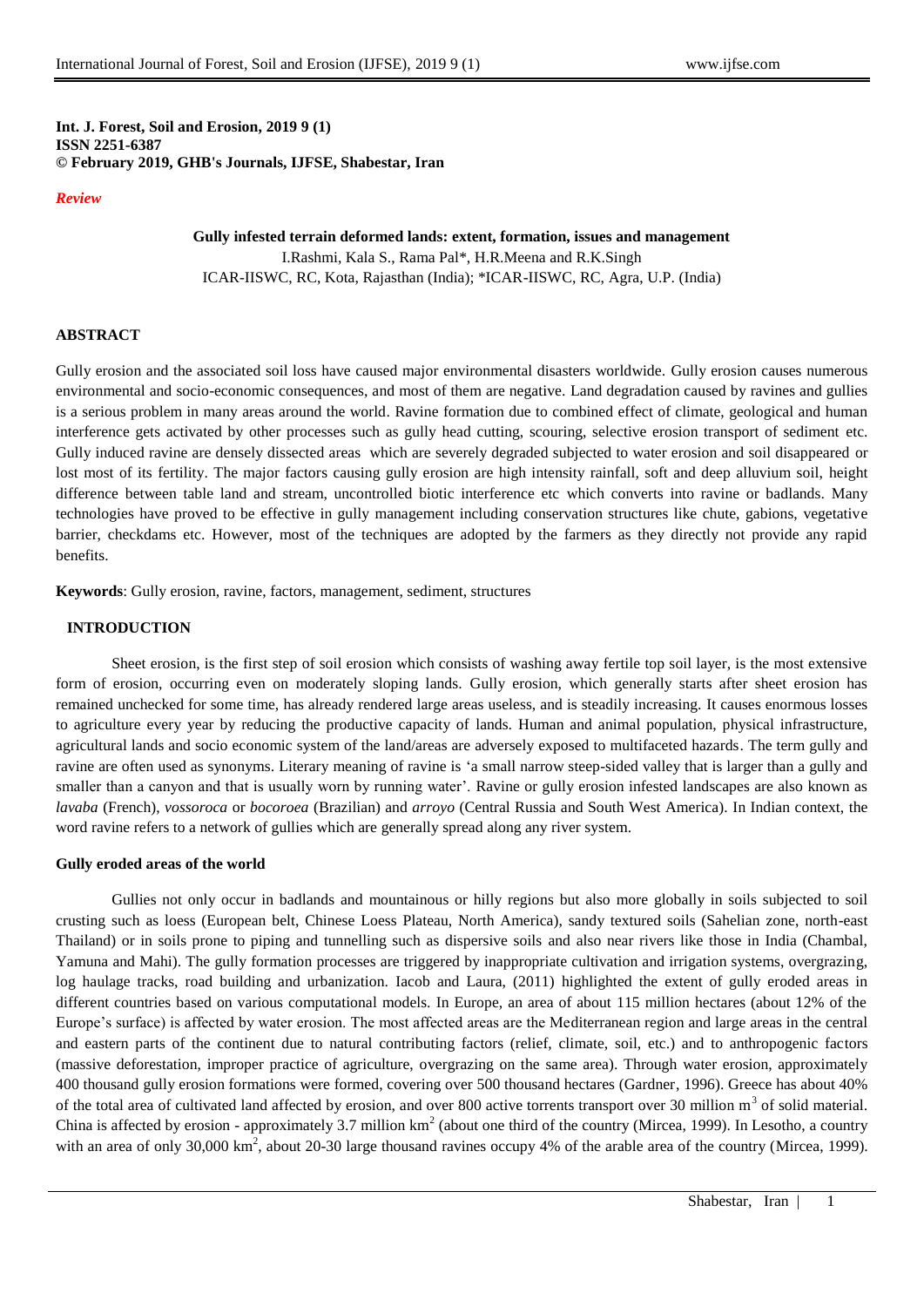The problem of soil erosion is prevalent over 53 per cent of the total land area of India (Dhruvanarayana and Ram Babu, 1983). India looses about 16.4 t of soil ha<sup>-1</sup> yr<sup>-1</sup>, of which 29 per cent is lost permanently into the sea, 10 per cent gets deposited in the reservoirs reducing their capacity by 1–2 per cent every year and the remaining 61 per cent gets displaced from one place to another (Mandal and Sarda, 2011). The regions of high erosion include the severely eroded gullied land along the banks of the rivers Yamuna, Chambal and Mahi river systems. Lesschen *et al.* (2007) reported that the potentially vulnerable lands in southeast Spain for gully erosion increased for the different scenarios, ranging from 18 to 176 ha.

#### **Advanced stage of gully erosion- Ravines and its formation and characterisation**

Human civilization developed due to the river. Rivers are considered as the lifeline for human evolution. It is the river which provides the worlds most fertile soil on which human depends for cultivation of food. However the same river can become the major source of devastation of human life, if not managed properly. Human activities like those of deforestation, overgrazing, mismanagement of land and soil resource lead to degrade these rich resources. The same might have caused ravine formation, when such fertile lands were mismanaged by human. Possible theories according to Haigh, 1984 are:

- (a) According to *Indian soil conservationist* ravine are formed due to mismanagement of land. The surface runoff mismanagement due to deforestation, overgrazing and improper tillage operation in an environment which is particularly susceptible to erosion. The erodibility of soil is also due to the amount and intensity of rainfall in the region. Sometimes the erodibility of deep alluvial soils often lead to ravine formation. In India ravine formation cannot be correlated with climate change. In Gujrat and Rajasthan the rainfall is from 500-750mm annually and that of Yamuna region of Agra its 750-1000mm annually.
- (b) However *Indian geoscientist* quotes it differently. According to them ravine are formed on the Gangetic basin due to the peripheral shift of the Peninsular shield by the pressure against Himalayan and suggests the discontinuous incision pattern id due to differential rate of disturbance.

In many developing countries, several villages and communities have been displaced and virtually disappeared as a result of the scourages of gully erosion. Ravines are a result of these gullies within unconsolidated, relatively loosely bound material such as soft sediments. Although ravines and gullies occur all over India, the largest incidence is found in Madhya Pradesh, Uttar Pradesh and parts of Rajasthan. The most significant areas of erosion in the world are termed as badlands and gullies (Nadal-Romero *et al.,* 2011; Poesen *et al.,* 2003). The substratum of these landforms is usually characterized by unconsolidated or poorly cemented materials. Most of them occur in fine material (e.g., marls, shales, silts and clays) although they may also occur in poorly consolidated sands. They develop predominantly in horizontally bedded, relatively impermeable rocks. The origin and progression of gullies has often been related to piping or tunnel erosion where high hydraulic gradients occur in dispersive materials (Vandekerckhove, 2000).

A ravine is generally a [fluvial](https://en.wikipedia.org/wiki/Fluvial) slope landform of relatively steep (cross-sectional) sides, on the order of twenty to seventy percent slope. Ravines may or may not have active streams flowing along the downslope channel which originally formed them; moreover, often they are characterized by intermittent streams, since their geographic scale may not be sufficiently large to support a [perennial](https://en.wikipedia.org/wiki/Perennial_stream) [watercourse.](https://en.wikipedia.org/wiki/Watercourse)Ravines are [landforms](https://en.wikipedia.org/wiki/Landform) narrower than a [canyon](https://en.wikipedia.org/wiki/Canyon) and is often the product of [stream](https://en.wikipedia.org/wiki/Stream) [cutting](https://en.wikipedia.org/wiki/Stream) [erosion.](https://en.wikipedia.org/wiki/Erosion) Ravines are typically classified as larger in scale than [gullies,](https://en.wikipedia.org/wiki/Gully) although smaller than [valleys.](https://en.wikipedia.org/wiki/Valley) Ravines are formed due to cumulative effects of factors like overgrazing, indiscriminate destruction of vegetation or forest, unplanned cultivation practices, severe water erosion. Ravines are by not a recent problem but a process where thousands of hectares of fertile land along the banks of rivers like Yamuna, Chambal, Mahi and their tributaries have been ruined by ravine formation in Uttar Pradesh, Madhya Pradesh, Rajasthan and Gujarat. But the rapid spread of ravines is a recent phenomenon is reported more in Chambal (Mugdal, 2005). The major factors responsible for formation and development of ravines are severe misuse and management of rainwater and faulty agricultural practices in the upper river catchments resulting in heavy siltation rates and meandering of rivers and backflow of water from adjoining porous strata into the river system leaving behind a network of gullies.

#### **MAJOR ISSUES ASSOCIATED WITH GULLY INFESTED AREAS**

Damage caused by gully erosion is found to be most severe in the alluvial plains of the semi-arid and arid zones in the developing world, where it threatens precarious subsistence-oriented agricultural systems.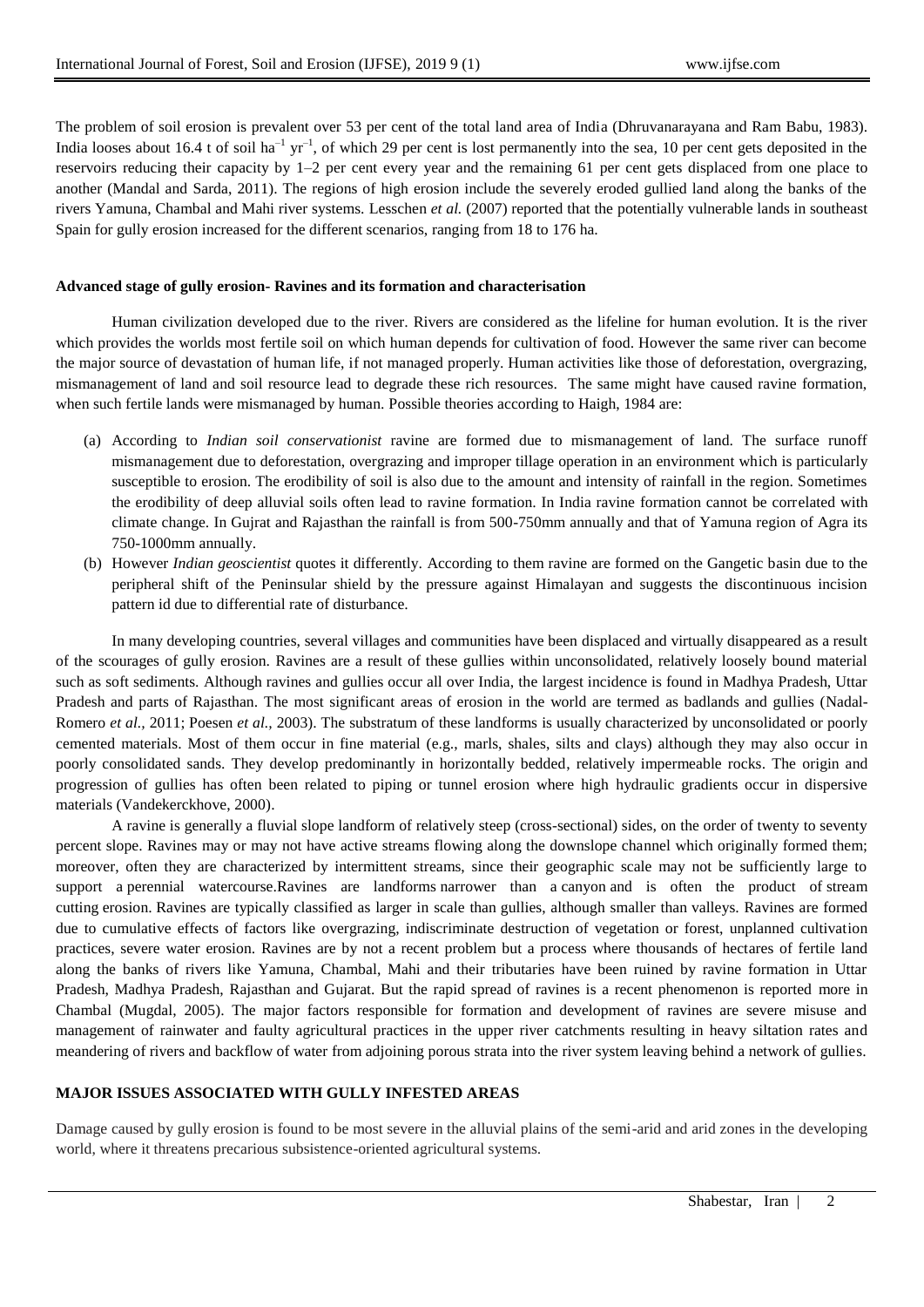#### 1. *Low soil fertility status of agriculture table land*

Agricultural land decreases with development of gully area, can decrease farm productivity by incision into land and/or depleting soil resources and can thus decrease crop yields (Zgłobicki 2015; Ionita *et al.,* 2015). Negative economic effects of gully erosion have been reported in numerous case studies (e.g. Yitbarek *et al.,* 2012; Frankl *et al.,* 2013). In agriculture lands ephemeral gullies are commonly found which is bigger than rill erosion but smaller then classical erosion. The results of one-time desurfacing experiments highlighted by Govers et al. (2007), to mimic inter-rill erosion, noted that gradual erosion has a much weaker effect on crop productivity than the sudden removal of a significant proportion of the topsoil. The impact of gully erosion are usually unpredictable and often more serious and flashy. To combat gully erosion, most upland rice farmers fill gullies with wood and trash (i.e. weeds removed from cropland). This helps in limiting the growth of existing gullies. Comparatively few studies have investigated the susceptibility of soils to gully erosion. Soil type and, in particular, the vertical distribution of the erosion resistance of the various soil horizons largely controls the size and, more specifically, the depth and cross-sectional morphology of gullies. Ireland et al. (1939) were the first to point to the important role of the resistant Bt-horizons in controlling gully depth and gully head shape in the southeastern USA. Poesen (1993) found that soil shear strength at saturation of the various loess-derived soil horizons is a good indicator of their resistance against concentrated flow erosion. For loess-derived soils, Nachtergaele and Poesen (2002) showed that erosion of Bt-horizons caused by various processes like water erosion, tillage erosion, removal of soil during root and tuber crop harvesting, land levelling, therefore, largely increases the risk for deep gully development. Other reported soil horizons resistant to gully erosion are plough pans, fragipans, petrocalcic horizons or unweathered bedrock. On the other hand, less permeable soil horizons can induce positive pore water pressures in the overlying soil layers which in turn lowers the erosion resistance of these soil horizons, particularly when seepage conditions (return flow) occur (Huang and Laflen, 1996).

#### 2. *Accelerated runoff*

In gullies accelerated runoff on steep slopes, enhanced drainage and aridification processes (Daba, 2003) are the common observation. Such sites are found in arid region of the Negev highlands of southern Israel, where gully incision erodes alluvial sediments and loess deposited along the valleys. The agricultural fields and the main biomass are limited to narrow valleys. The gullies concentrate the runoff into narrow channels, preventing the floodwater from irrigating the whole width of the valley. In the Ethiopian highlands, the development of gullies has led to an enlarged drainage of the intergully areas, resulting in soil moisture decrease and a corresponding crop yield reduction on plots located near the gully walls (Nyssen *et al.,* 2004). Furthermore, gully channel development increases runoff and sediment connectivity in the landscape, hence increasing the risk for flooding and reservoir sedimentation significantly. In severely crusted environments, gully bottoms are the main runoff water transmission sources to recharge ground water, which may be a crucial issue in semiarid environment as exemplified in southern Niger (Esteves and Lapetite, 2003).

#### 3. *Soil and sediment deposits*

Sedimentation and soil loss are the other major impacts of gully erosion. Wasson et al. (2002) reported that about 96% of the sediment in the Lake Argyle reservoir of tropical north western Australia, has come from less than 10% of the catchment, in the area of highly erodible soils formed on sedimentary rocks of which about 80% of the sediment in the reservoir has come from gully and channel erosion. Similarly, in a 1.2  $km^2$  gullied catchment in south eastern New South Wales, multi-parameter fingerprinting of sediment deposited in successive downstream pools has identified gully walls responsible for between 90 and 98% of the pool sediment when the grazed pasture surface was the only other potential source (Krause *et al.,* 2003). Sediment tracers were also used to quantify erosion from cultivated fields and identify major source areas of channel bottom sediment in an intensively cropped tributary of the Umatilla River in north eastern Oregon, USA (Nagle and Ritchie, 2004). Rill and gully erosion contribute between 60% and 70% of all sediments (Zhu and Cai, 2004) in Chinese Loess Plateau. According to Poesen et al*.* (2003), gully erosion represents a major sediment-producing process, generating between 10 and 95% of total sediment mass at catchment scale whereas gully channels often occupy less then 5% of the total catchment area. Survey within the catchments of 22 Spanish reservoirs clearly indicated that specific sediment yield increases when the frequency of gullies increases in the catchment (Poesen *et al.,* 2002)

Soil loss by gully erosion also depends upon the time period. For example, data presented by Poesen et al. (2002) indicate that soil losses caused by ephemeral gully erosion for a relatively wet winter on the Iberian Peninsula represent 47–51% of total soil loss by water erosion, whereas at the medium time scale (i.e. 3–20 years) this figure rises to 80–83%. Other factors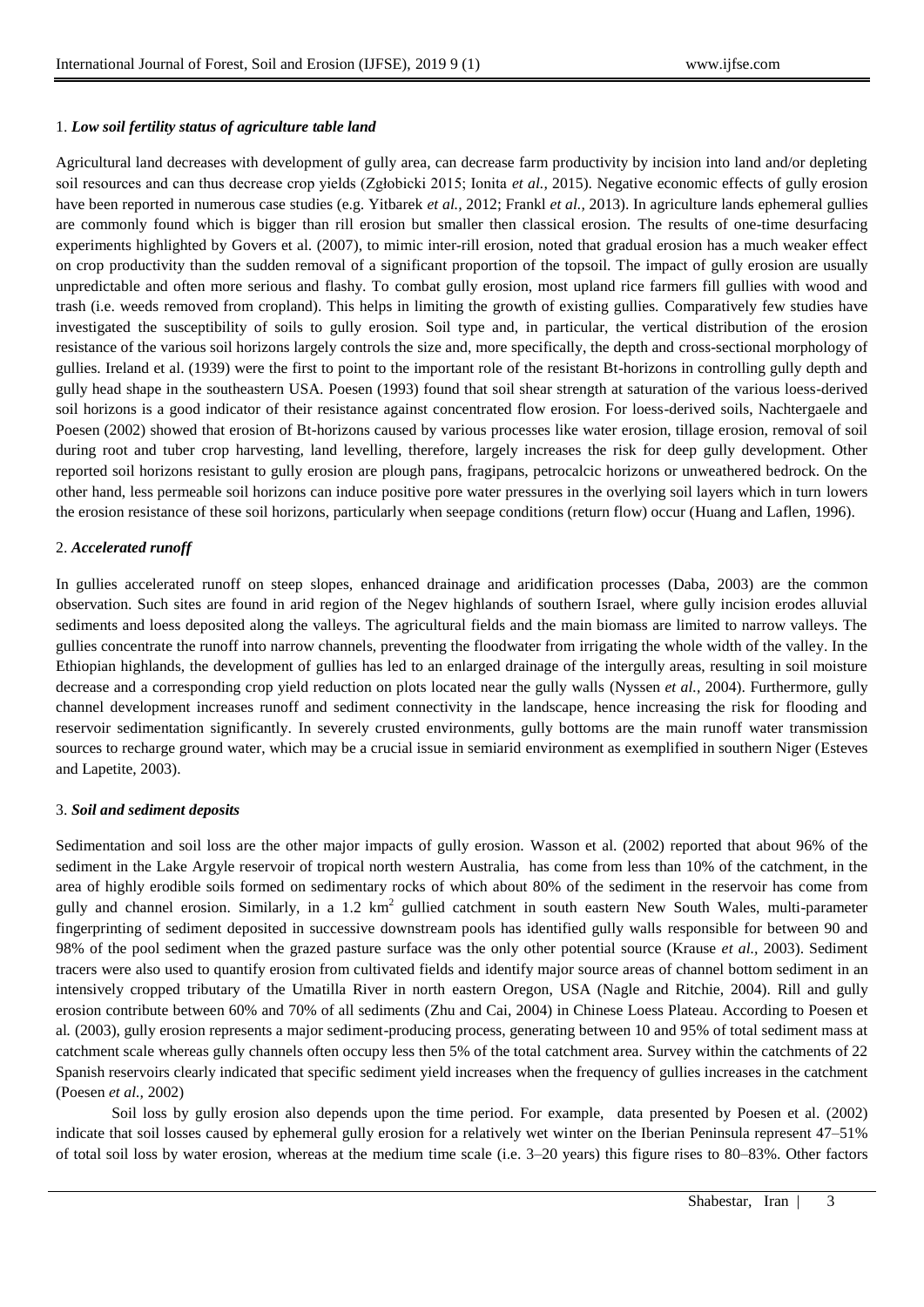like gully type, soil type, land use, climate and topography are considered as the major factors determining soil loss from gully areas. Where soils were mostly silty, coarse loamy or sandy, rill erosion on the hillslopes became more important, reducing the relative contribution of ephemeral gully erosion in valley bottoms to overall sediment production. In central Belgium, ephemeral gully volumes that eroded in truncated soil profiles (i.e. with no Bt-horizon) can be four to five times larger than volumes eroded by ephemeral gullies developing into intact soil profiles (Poesen, 1993).

Many techniques have proved to be effective for gully prevention and control, including vegetation cover, zero or reduced tillage, stone bunds, exclosures, terracing and check dams. However, these techniques are rarely adopted by farmers in the long run and at a larger spatial scale because their introduction is rarely associated with a rapid benefit for the farmers in terms of an increase in land or labour productivity and is often contingent upon incentives.

#### **TECHNOLOGY RECOMMENDATIONS FOR MANAGING GULLY DEVELOPMENT**

Many techniques for gully prevention and control have proved to be effective, including vegetation cover, zero or reduced tillage, stone bunds, terracing and check dams. However, these techniques are rarely adopted by farmers in the long run and at a larger spatial scale because their introduction is rarely associated with a rapid benefit for the farmers in terms of an increase in land or labour productivity and is often contingent upon incentives. Prior to undertaking any repairs or rejuvenation of gullied areas, it is important to carry out a full assessment: causes, options and resources available, including a plan for ongoing monitoring and maintenance. Some examples are cited below

**1. Gully management or conservation structures:** Some examples explained below were taken from chapter of Gully erosion and its control from Queensland (https://publications.qld.gov.au)

- (a) Chute: Gully control chutes are formed by battering gully heads to an acceptable slope depending on the method used to stabilise them. As well as for controlling gullies, chutes are used as by washes in farm dams. They are also used to convey water over steep road batters, to control bed erosion in streams, and for urban developments such as sports fields.
- (b) Grass sod chutes: The ability of these chutes to withstand erosion damage depends on an effective cover of a good mat of grass. The grade of such chutes should be kept as low as possible to minimise the flow velocities. Ideally, the grade should be 1:8 (V:H) or flatter, although steeper grades may be effective on stable soil types where a complete sod cover can be assured. If grass seed or runners are used, it may take two years or longer before an effective grass cover is established to stabilise the chute. Sod chutes are generally not recommended for stabilising gully heads greater than 0.5 m in depth unless a good vegetation cover is assured. For the side walls, the side slopes can be constructed at grades of 1:2 (V:H), to minimise excavation. However, where mowing with a tractor is intended, the side slopes should be 1:4 (V:H) or flatter
- (c) Geotextile polyester fibres: Grass chutes can be made more stable by incorporating a geotextile, polyester filter material under the topsoil. The geotextile provides strength and stability to the soil profile and plant roots will grow through it. If these products are not UV stabilised they can degrade in sunlight and must be covered by soil or rocks.
- (d) Rock chutes and gabions: rock chutes are preferred in areas where soil is likely to move and suitable rocks are handy to the site. For example, in black clay soils that shrink and swell with moisture differences, the rocks are able to marginally relocate without affecting the stability of the structure. Rock chutes work best when they have a vigorous vegetative cover, such as kikuyu, that helps to hold the rocks in place. High rates of runoff from rain falling on the rocks will seep into the soil and the rocks reduce evaporation, thus encouraging grass growth. The grass helps to reinforce the rocks, provides additional roughness and improves its visual appeal. Placing topsoil between the rocks at the completion of the project will encourage grass growth. Gabions are designed to provide erosion protection in a wide range of environments where rock protection is not sufficient. In addition to erosion protection, rock-filled wire baskets are commonly used for geotechnical purposes such as retaining walls.
- (e) Sandbag chutes: These chutes are constructed of sandbags filled with a 5:1 mixture of sand and cement. The floor and sides of a chute are lined with sandbags filled with a dry mix of sand and concrete on site. They should be placed on a suitably specified geotextile and laid lengthwise starting from the stilling pond. The bags should be overlapped by one-third of a bag. After the bags have been placed on the chute, a light sprinkling of water is applied to set the concrete. Chute grades of 1:1.5 to1:2 (V:H) are required to give optimum overlap of the placed sandbags.
- (f) Drop structures: Drop structures are vertical structures that convey runoff from a higher level to a lower level and are commonly used in road cross-drainage structures. Drop structures are constructed from concrete, concrete blocks, gabion mattresses, steel sheets, concrete in sand bags, or timber. They require some form of energy dissipation at their base to help dissipate the energy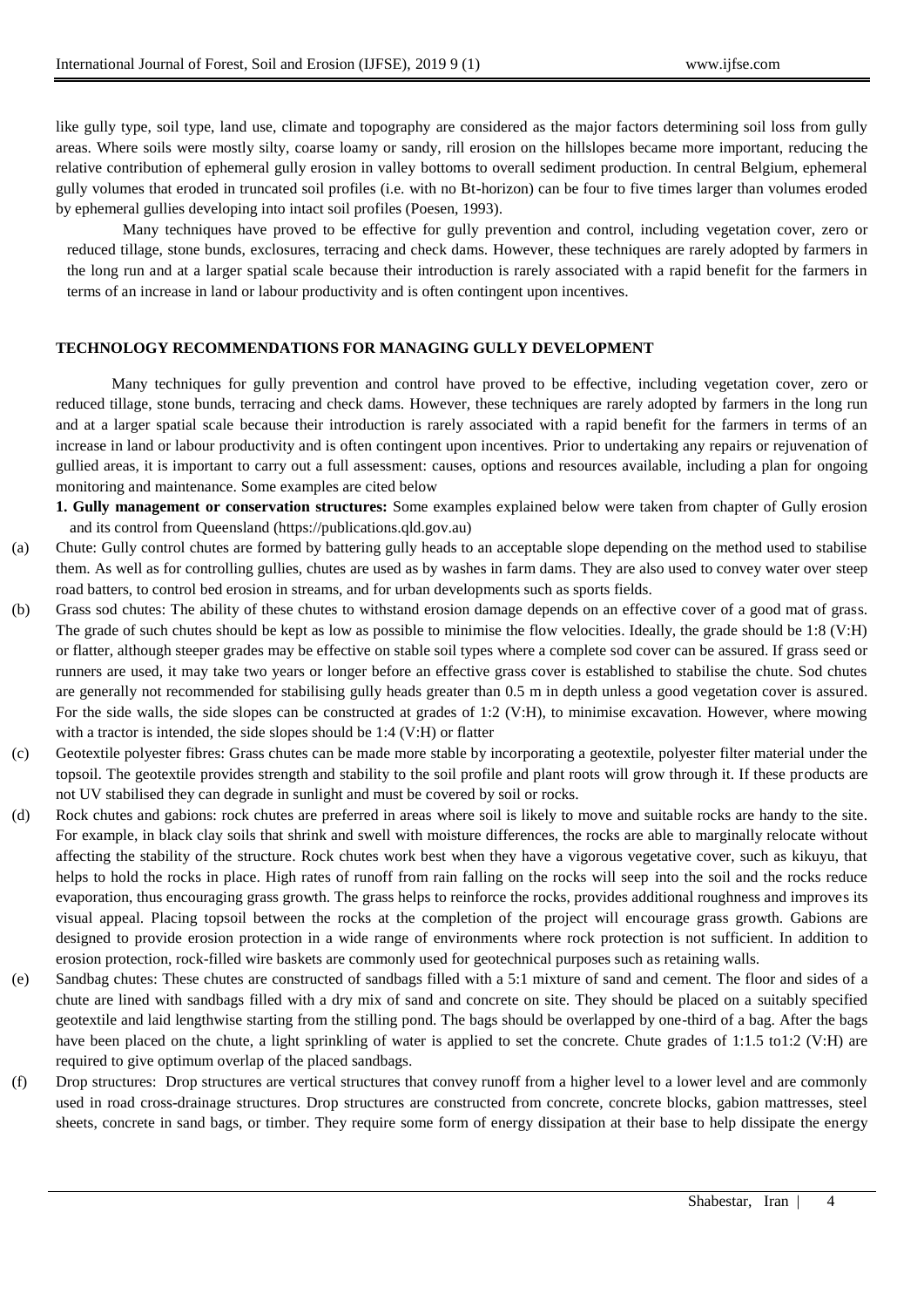gained when runoff flows over the structure. This method is only satisfactory if there is sufficient sediment being carried down the watercourse to silt up the area above the structure within two or three years.

(g)

## **2. Gully process Modelling**

According to Poesen *et al.,* (2003) gully erosion modelling address two major aspects: (a) erosion rates at various temporal and spatial scale and (b) impact of gully erosion on hydrology, sediment and environment. In agricultural lands two major gully types can be often observed: ephemeral and bank gullies. There is a need to model these erosion features, which are complementary to inter rill and rill erosion. Some models like CREAMS, GLEAMS, WEPP, EGEM etc were the common models used for predicting soil loss by ephemeral gully erosion. More particularly, there is a need for more detailed monitoring, experimenting and modelling of the development and infilling of both ephemeral gullies and bank gullies in a variety of agricultural environments. In other words, there is a need to better predict the location, the total length and the cross-section of gullies. The threshold concept could be a useful tool to help locate ephemeral gullies in the landscape. However, threshold conditions for incipient gullying in a variety of climatological, topographic, pedological and land-use conditions first need to be established. Existing erosion models need to be refined to incorporate the effects of the resistance of various soil horizons to concentra ted flow erosion and the effects of other soil detaching mechanisms in gullies such as soil fall, slumping and headcutting. Improved gully models are needed to predict more accurately the effects of environmental change on the intensity of this soil degradation process.

## **3. Vegetative barrier:**

Vegetation is the primary, long-term defence in preventing or reducing gully erosion; and, in a favourable climate, it can multiply and thrive and improve over the years. However, gullies are a harsh environment in which to establish vegetation as they dry out rapidly and often have exposed infertile subsoils. The traditional method of rehabilitation/stabilisation of ravines is the use of hard conventional engineering structures such as gabions, rock baskets and sand bags etc, which are very expensive to build and maintain. In addition, these hard structures are also vulnerable to erosion themselves by water seeping behind the structures, undermining their foundations. Here vegetative barriers can be used to favour water infiltration and to protect soil from erosion. Intercepted drops by tall trees without understorey can be larger and can have higher kinetic energy than non-intercepted drops, favouring soil crusting, runoff generation and gully initiation. Effects of plant roots on soil resistance to concentrated flow erosion mainly depend on the characteristics of effective roots (fibrils less than 1 mm in diameter) distributed densely in the depth 0–30 cm. Plant roots reduce gully erosion in improving soil physical properties such as structural stability and infiltrability. In the Chinese loess plateau, an increase in grassland and forestland by 42% and a corresponding decrease in farmland by 46% reduced sediment production mainly due to gully erosion by 31% in the catchment (Li et al., 2003, 2004).

# **FUTURE THRUST AREAS OF RESEARCH IN GULLY AND RAVINE AREAS**

- (a) Amount of total soil loss from gully erosion contributing to ravine formation to predict impacts of different land use system and climatic conditions on the risk for gully erosion on temporal and spatial scales.
- (b) Very less data are available on the relation between gully and topography, it is clear that topographic attributes such as slope gradient and drainage area affect the density of the drainage network and hence the probability of gully channel development
- (c) Although several attempts have been made to develop empirical and process-based models for predicting either gully sub processes or gully erosion rates in a range of environments, there are still no reliable (i.e. validated) models available allowing one to predict effects of environmental change on gully erosion or gully infilling rates at various temporal and spatial scales, and the impacts of gully erosion on sediment yield, hydrological processes and landscape evolution. This is a major research area requiring more efforts (Poesen et al. 2011).
- (d) More studies are needed to determine the effectiveness and efficiency of gully erosion control programmes by incorporating the tangible and intangible benefits at field and environment level. Piping-induced gully erosion remains perhaps the biggest challenge in erosion control research.
- (e) Methodological framework is needed to be applied to different environments so as to select the most suitable species for gully channels. Developing and promoting location specific agroforestry systems for various agro-climatic zones.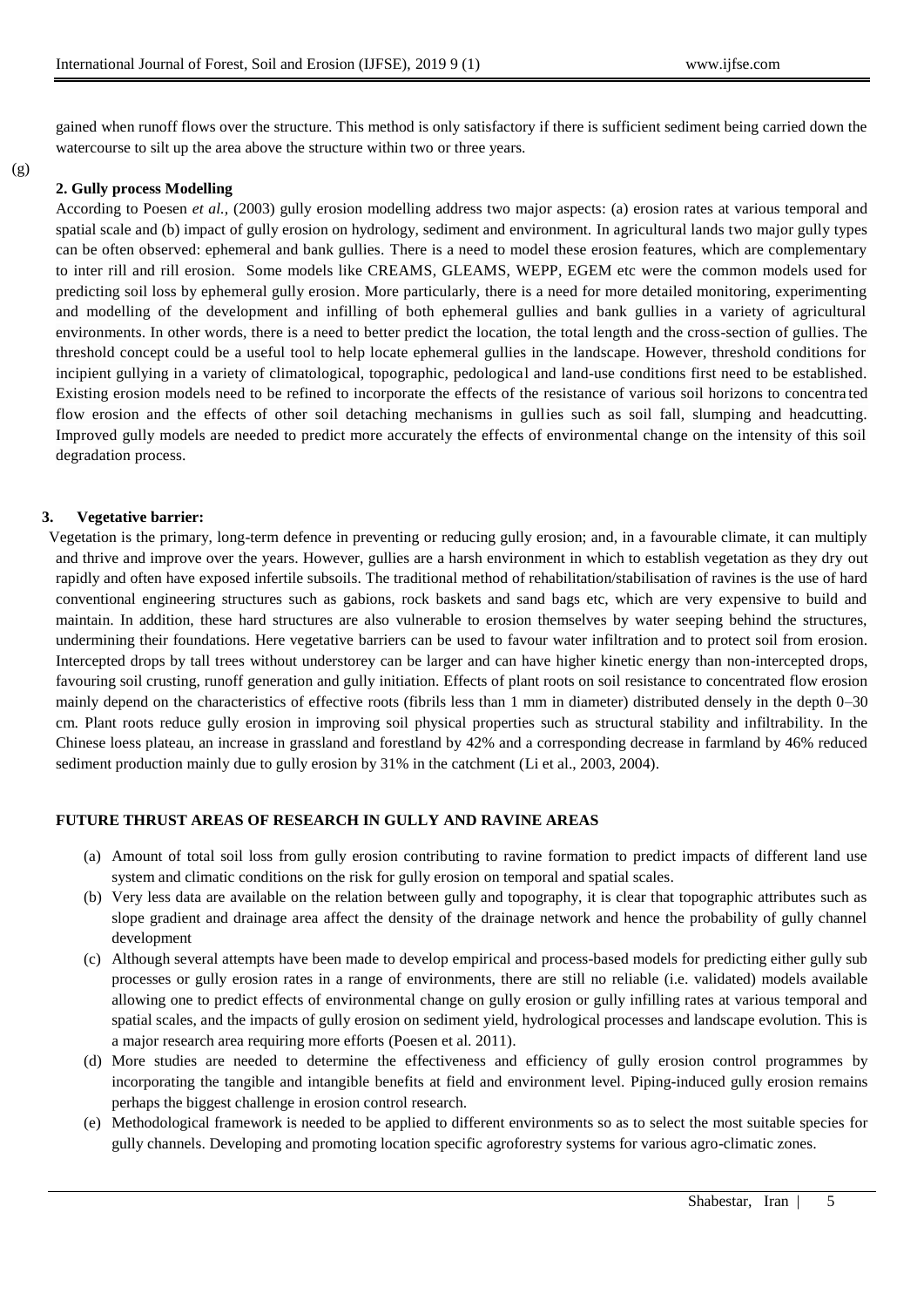- (f) Appropriate measuring techniques for measuring gully erosion rates and controlling factors at various temporal and spatial scales is still lacking.
- (g) Studies to measure critical hydraulic conditions for incipient gullying in field conditions is needed to assess critical environmental conditions in terms of rainfall, topography, soils (or lithology) and land use as these factors control either the runoff hydraulics (e.g. rainfall, topography) or the resistance of the soil surface to incision (e.g. soils) or both (e.g. land use).

#### **REFERENCES**

- Dhruvanarayana, V.V. and Ram Babu, (1983). Estimation of Soil Erosion in India, J. Irrigation and *Drainage Engineering* (109): 419–34. Daba, S. (2003). An investigation of the physical and socioeconomic determinants of soil erosion in the Hararghe highlands, eastern Ethiopia. *Land Degradation and Development* 14 (1): 69–81.
- Esteves, M. and Lapetite, J.M. (2003). A multi-scale approach of runoff generation in a Sahelian gully catchment, a case study in Niger. *Catena* 50: 255–271.
- Frankl, A., Poesen, J., Haile, M., Deckers, J. and Nyssen, J. (2013). Quantifying long-term changes in gully networks and volumes. *Geomorphology* 201:254–263.
- Gardner, G. (1996) (Jane A. Peterson, editor) Shrinking fields: Cropland loss in a World of Eight Billion, Wordwatch Paper 131, Washington.
- Govers, G., Giménez, R. and Van oost, K. (2007). Rill erosion: Exploring the relationship between experiments, modelling and field observations. *Earth Science Review* 84:87-102.
- Haigh, M.J. (1984) Oxford, U.K. Ravine Erosion and Reclamation in India. *Geoforum,* Vol, 15,No. 4. pp. 543-561.
- Huang, C.H. and Laflen, J.M. (1996). Seepage and soil erosion for a clay loam soil. *Soil Science Society of America Journal* 60: 408–416.
- Iacob, N. and Laura, C. (2011). The Gully Erosion Effect on the Environment In: M. Salampasis, A. Matopoulos (eds.): Proceedings of the International Conference on Information and Communication Technologies for Sustainable Agri-production and Environment .
- Ionita, I., Michael, A. Fullen., Zgłobicki, W. and Poesen, J. (2015). Gully erosion as a natural and human-induced hazard .Natural Hazards 79:S1–S5.
- Ireland, H.A., Sharpe, C.F.S. and Eargle, D.H. (1939). Principles of gully erosion in the Piedmont of South Carolina. USDA Technological Bulletin 633 (142 pp.).
- Krause, A.K., Franks, S.W., Kalma, J.D., Loughran, R.J. and Rowan, J.S. (2003). Multi parameter finger printing of sediment deposition in a small gullied catchment in SE Australia. *Catena* 53 (4): 327– 348.
- Lesschen, J. P., Kok, K., Verburg, P. H. and Cammeraat, L. H. (2007). Identification of vulnerable areas for gully erosion under different scenarios of land abandonment in southeast Spain. *Catena* 71 (1): 110–121.
- Li, Y., Poesen, J., Yang, J.C., Fu, B. and Zhang J.H. (2003). Evaluating gully erosion using <sup>137</sup>Cs and <sup>210</sup>Pb/ <sup>137</sup>Cs ratio in a reservoir catchment. *Soil and Tillage Research* 69 (1–2): 107– 115.
- Li, Y., Poesen, J. and Valentin, C. (2004). Gully Erosion Under Global Change. Sichuan Science Technology Press, Chengu, China. 354 pp.
- Mandal, D. and Sharda, V. N. (2011). Assessment of permissible soil loss in India employing a quantitative bio-physical model. Current Science 100:383-390.
- Mircea, S. (1999) Evolution study of gully erosion formations in terms of arrangement and not arrangement in the Buzau area, PhD thesis, USAMV Bucharest, Romania.
- Mudgal, M. K. (2005). Socio-economic Impact of Ravine Lands: A Case Study of River Chambal Basin of State of Madhya Pradesh, India. *Geophysical Research Abstracts* 7: 005291–6.
- Nachtergaele, J., Poesen, J., Vandekerckhove, L., Oostwoud Wijdenes, D. and Roxo, M. (2001).. Testing the ephemeral gully erosion model (EGEM) for two Mediterranean environments. *Earth Surface Processes and Landforms* 26: 17– 30.
- Nadal-Romero, E., Martínez-Murillo, J.F., Venmaaercke, M. and Poesen, J. (2011). Scale dependency of sediment yield from badland areas in Mediterranean environments. *Progress in Physical Geography* 35 (3): 297–332.
- Nyssen, J., Poesen, J., Moeyersons, J., Deckers, J., Mitiku, H. and Lang, A. (2004). Human impact on the environment in the Ethiopian and Eritrean highlands—a state of the art. *Earth Science Reviews* 64 (3–4): 273– 320.
- Poesen, J. (1993). Gully typology and gully control measures in the European loess belt. In: Wicherek, S. (Ed.), Farm Land Erosion in Temperate Plains Environment and Hills. Elsevier, Amsterdam, pp. 221– 239.
- Poesen, J., Vandekerckhove, L., Nachtergaele, J., Oostwoud Wijdenes, D., Verstraeten, G. and van Wesemael, B. (2002). Gully erosion in dryland environments. In: Bull, L.J., Kirkby, M.J. (Eds.), Dryland Rivers: Hydrology and Geomorphology of Semi-Arid Channels. Wiley, Chichester, UK, pp. 229–262
- Poesen, J., Nachtergaele, J., Verstraeten, G. and Valentin, C. (2003). Gully erosion and environmental change: importance and research needs. *Catena* 50: 91– 133.
- Vandekerckhove, L. Poesen, J., Oostwoud, D., Wijdenes, G., Gyssels L. and Beuselinck , E. de Luna. (2000). Characteristics and controlling factors of bank gullies in two semi-arid mediterranean environments. *Geomorphology* 33: 37–58.
- Wasson, R.J., Caitcheon, G., Murray, A.S., McCulloch, M. and Quade, J. (2002). Sourcing sediment using multiple tracers in the catchment of Lake Argyle, Nortwestern Australia. *Environmental Management* 29 (5), 634–646.
- Yitbarek, T.W., Belliethathan, S. and Stringer, L.C. (2012). The on-site cost of gully erosion and cost-benefit of gully rehabilitation: a case study in Ethiopia. *Land Degradation Development* 23:157–166
- Zhu, Y. and Cai, Q. (2004). Rill erosion processes and its factors in different soils. In: Li, Y., Poesen, J., Valentin, C. (Eds.), Gully Erosion Under Global Change. Sichuan Science and Technology Press, Chengdu, China, pp. 96–108.